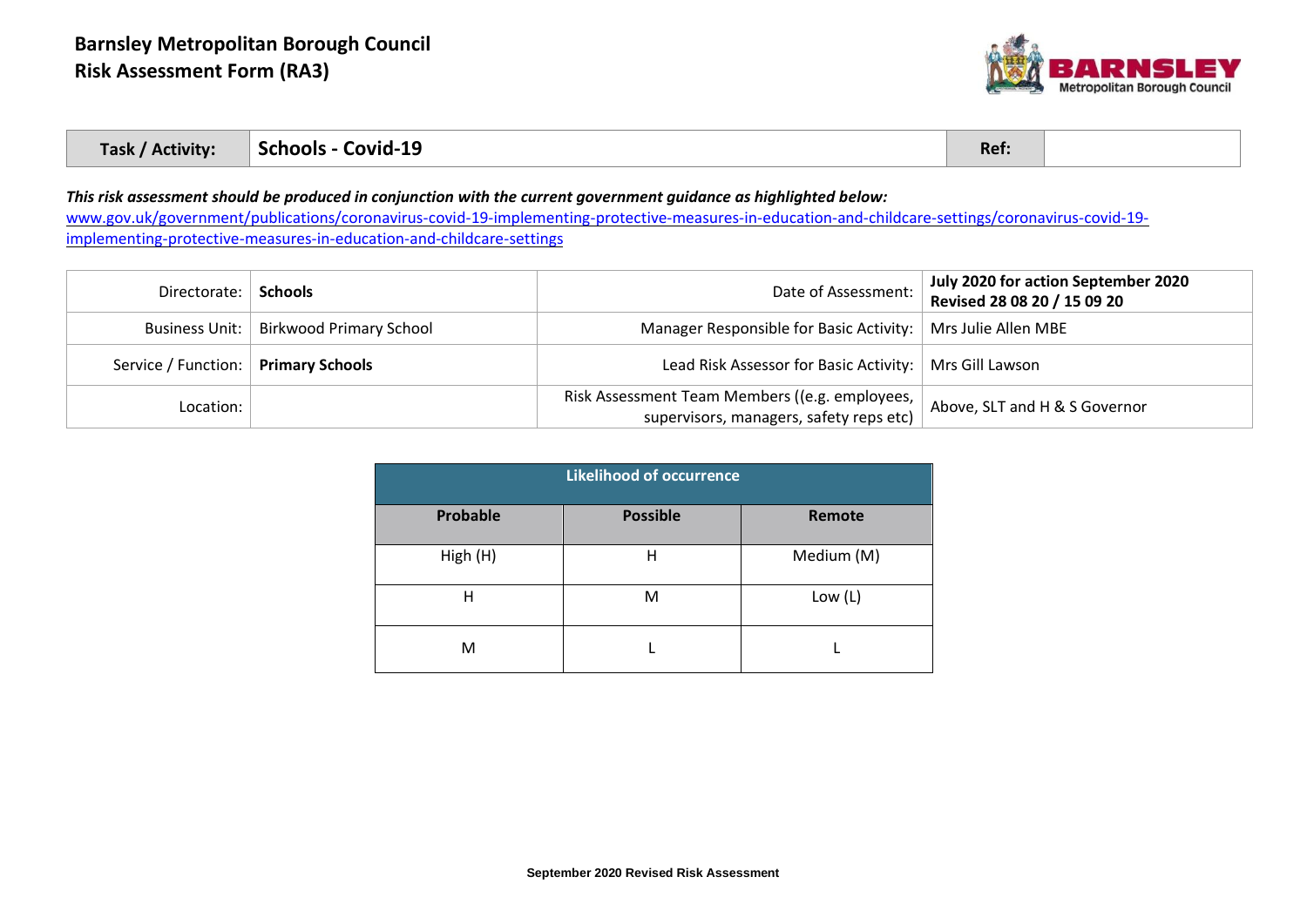| <b>Hazard</b>                 | <b>Risks</b>                                 | <b>Control Measures</b>                                                                                                                                                                                                | <b>Actions Required</b>                                                                                              | Person<br><b>Responsible and</b><br><b>Target Date</b> |
|-------------------------------|----------------------------------------------|------------------------------------------------------------------------------------------------------------------------------------------------------------------------------------------------------------------------|----------------------------------------------------------------------------------------------------------------------|--------------------------------------------------------|
| <b>School Premises</b>        | <b>Initial Risk Level =</b><br><b>Medium</b> |                                                                                                                                                                                                                        | <b>Risk Rating following Actions = Low</b>                                                                           |                                                        |
| 1. Schools<br><b>Premises</b> | Personal injury<br>Fire                      | Undertake a workplace/pre-term inspection to<br>$\bullet$<br>ensure adequate working environment,<br>equipment, fire safety and emergency<br>arrangements are in place                                                 | Existing workplace inspection checks have<br>been ongoing throughout lockdown - fire,<br>legionella, electrical etc. | Peter Jones                                            |
|                               | Legionella<br>Infection of                   | Fire Risk Assessment to be reviewed and the<br>$\bullet$<br>Fire log-book is up to date                                                                                                                                | Risk Assessment reviewed regularly; revised<br>assessment in light of new guidance.                                  | Gill Lawson                                            |
|                               | coronavirus                                  | Legionella checks up to date<br>$\bullet$                                                                                                                                                                              | Fire drill to be carried out in second week of<br>new term (10.30am 01/10/20)                                        |                                                        |
|                               |                                              | Electrical, gas and ventilation systems check up<br>$\bullet$<br>to date                                                                                                                                               | Cleaning carried out in line with Covid-19<br>guidance issued (.gov.uk). Guidance updates                            |                                                        |
|                               |                                              | Increased thorough cleaning regime; revised<br>$\bullet$<br>from Sept 20 in line with contracted hours.<br>Staff responsible for maintaining cleaning<br>standards throughout the day. Deep clean at<br>end of the day | shared with all relevant staff and Norse.                                                                            |                                                        |
|                               |                                              | Ensure good ventilations in all classrooms and<br>$\bullet$<br>office environments                                                                                                                                     |                                                                                                                      |                                                        |
|                               |                                              | Following DfE guidance (28/08), maintain<br>$\bullet$<br>record of visitors to Reception                                                                                                                               | Updated 2/09 to show Name, Company,<br>Contact Number for track and trace<br>purposes                                |                                                        |
|                               |                                              |                                                                                                                                                                                                                        |                                                                                                                      |                                                        |
|                               |                                              |                                                                                                                                                                                                                        |                                                                                                                      |                                                        |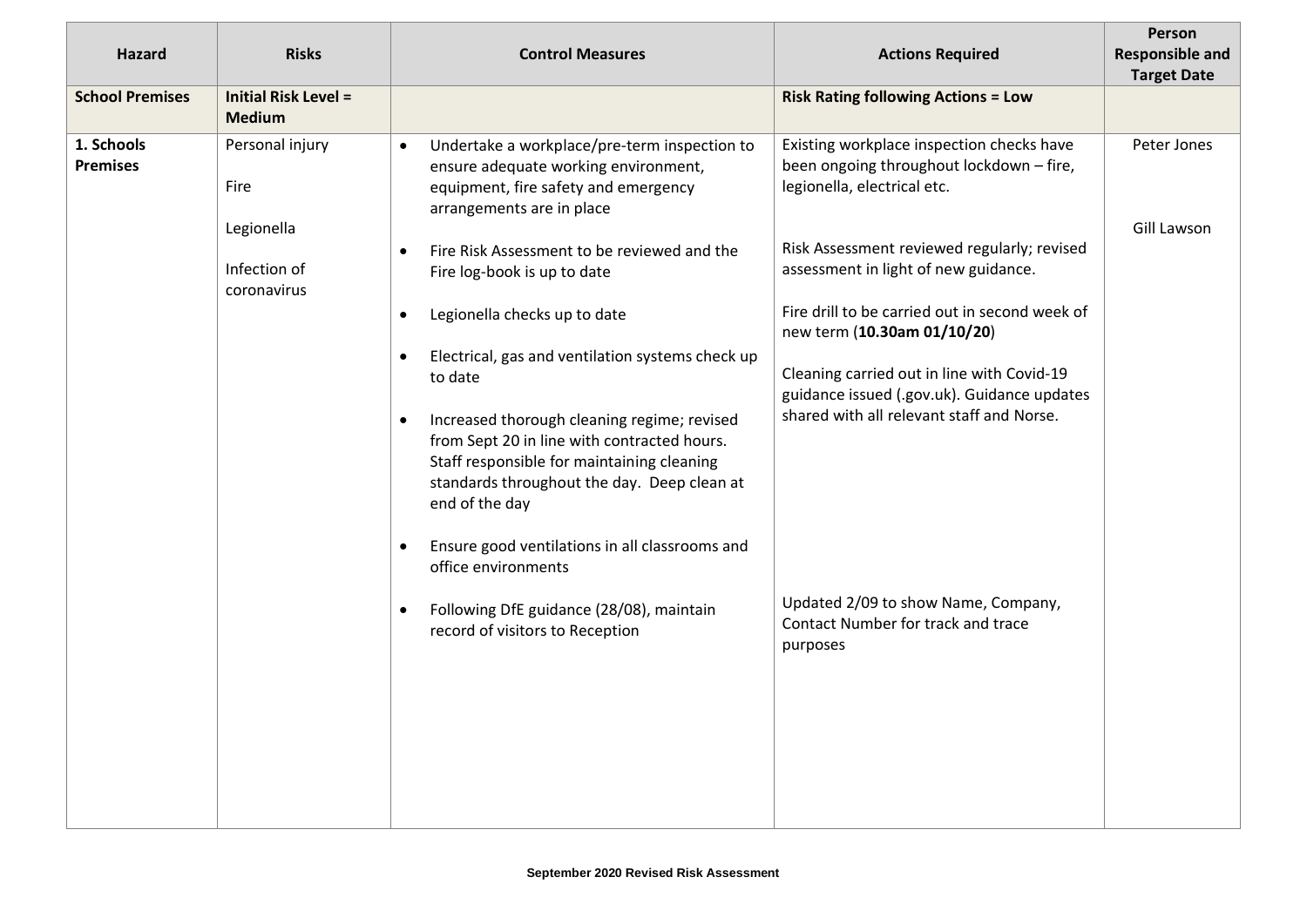| <b>Infection Control</b> | <b>Initial Risk Level =</b> | <b>Risk Rating following Actions = Low</b>                                                                    |             |
|--------------------------|-----------------------------|---------------------------------------------------------------------------------------------------------------|-------------|
|                          | High                        |                                                                                                               |             |
| 2. Infection             | Infection of                | Ensure that pupils, staff and other adults do not<br>Young children, with complex needs, will be<br>$\bullet$ | Julie Allen |
| <b>Control</b>           | coronavirus                 | come into the school if they have coronavirus<br>supervised to minimise the risk of ingestion                 |             |
|                          |                             | (COVID-19) symptoms, or have tested positive in<br>when using sanitising stations. Wipes will be              | Gill Lawson |
|                          | Dealing with direct         | the last 10 days, and ensuring anyone<br>available as an alternative.                                         |             |
|                          | transmission (e.g.          | developing those symptoms during the school                                                                   |             |
|                          | close contact with          | day is sent home<br>Follow advice given by Senior Public Health                                               |             |
|                          | those                       | If anyone in the school becomes unwell with a<br>Adviser, Meigan Oxley and if necessary                       |             |
|                          | sneezing/coughing)          | <b>Public Health England</b><br>new, continuous cough or a high temperature,                                  |             |
|                          | and indirect                | or has a loss of, or change in, their normal sense                                                            |             |
|                          | transmission                | Staff/Parents/Carers advised of main<br>of taste or smell (anosmia), they must be sent                        |             |
|                          | (e.g. touching              | home and advised to follow 'stay at home:<br>symptoms and advice via Newsletter and                           |             |
|                          | contaminated                | guidance for households with possible or<br>phone enquiries                                                   |             |
|                          | surfaces                    | confirmed coronavirus (COVID-19) infection',                                                                  |             |
|                          |                             | which sets out that they must self-isolate for at                                                             |             |
|                          |                             | least 10 days and should arrange to have a                                                                    |             |
|                          |                             | test to see if they have coronavirus (COVID-19).                                                              |             |
|                          |                             | Other members of their household (including                                                                   |             |
|                          |                             | any siblings) should self-isolate for 14 days from                                                            |             |
|                          |                             | when the symptomatic person first had                                                                         |             |
|                          |                             | symptoms.                                                                                                     |             |
|                          |                             | If they have tested positive whilst not<br>$\bullet$                                                          |             |
|                          |                             | experiencing symptoms, but develop symptoms                                                                   |             |
|                          |                             | during the isolation period, they should restart                                                              |             |
|                          |                             | the 10 day isolation period from the day they                                                                 |             |
|                          |                             | develop symptoms.                                                                                             |             |
|                          |                             | Minimise contact with individuals who are<br>$\bullet$                                                        |             |
|                          |                             | First Aid procedure/policy updated (addendum)<br>$\bullet$                                                    |             |
|                          |                             | guidance issued to all staff                                                                                  |             |
|                          |                             | Additional signage placed around school,<br>Staff informed of revised cleaning regime on<br>$\bullet$         |             |
|                          |                             | procedures communicated to ensure<br><b>INSET day 2.09.20</b>                                                 |             |
|                          |                             | handwashing throughout the day                                                                                |             |
|                          |                             | Cleaning hands more often than usual - wash<br>Cleaning materials maintained by GL<br>$\bullet$               |             |
|                          |                             | hands thoroughly for 20 seconds with running                                                                  |             |
|                          |                             | water and soap and dry them thoroughly or use<br>Cleaning record for any shared areas to be                   |             |
|                          |                             | alcohol hand rub or sanitiser ensuring that all<br>maintained by relevant staff                               |             |
|                          |                             | parts of the hands are covered                                                                                |             |
|                          |                             |                                                                                                               |             |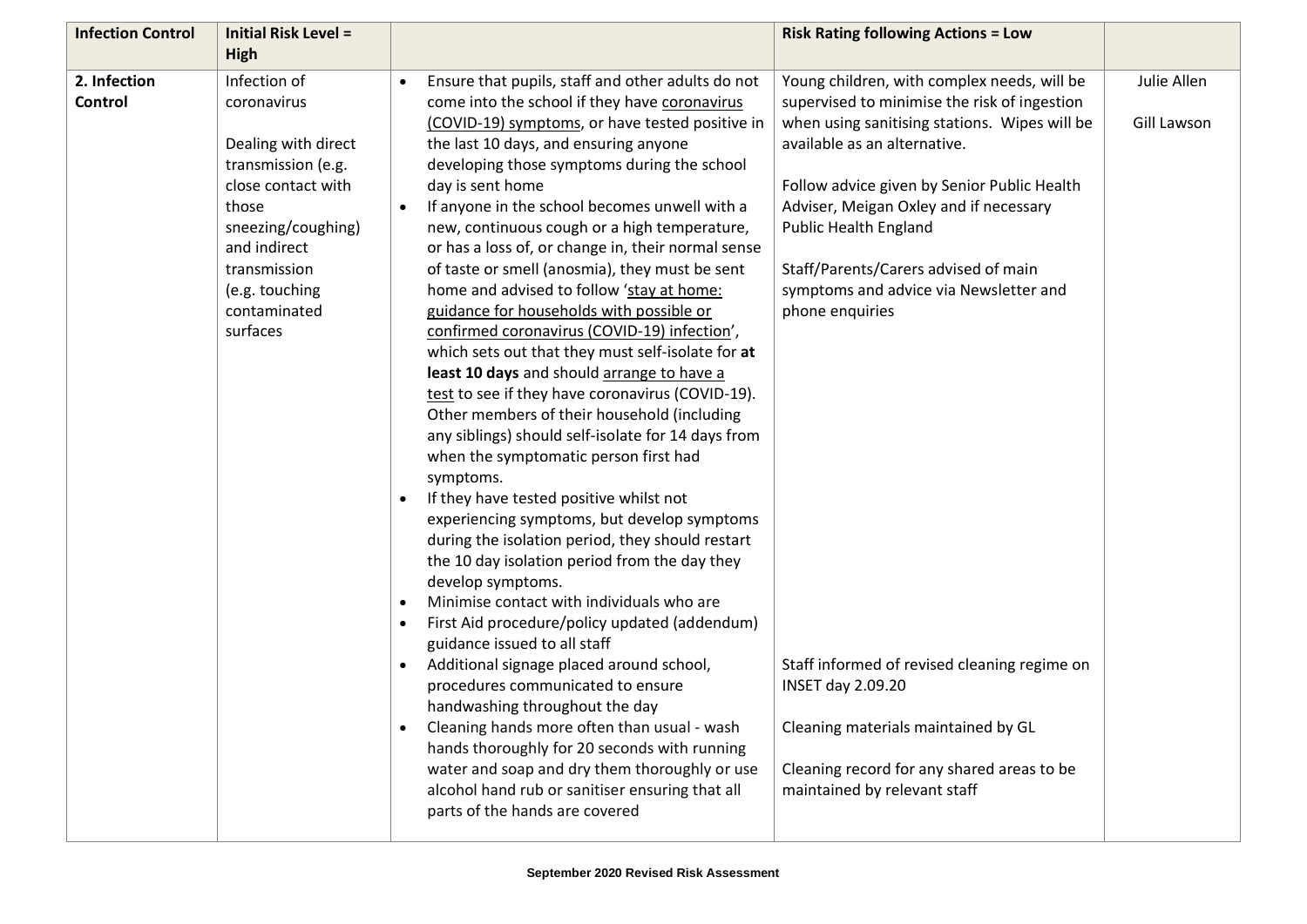|  |           | Sanitising stations established in all learning       |                                                                                      |  |
|--|-----------|-------------------------------------------------------|--------------------------------------------------------------------------------------|--|
|  |           | areas with sanitiser that contains not less than      |                                                                                      |  |
|  |           | 70% alcohol                                           |                                                                                      |  |
|  | $\bullet$ | Hands to be washed/sanitised on arrival at            |                                                                                      |  |
|  |           | school, after breaks, when changing rooms and         |                                                                                      |  |
|  |           | before/after eating                                   |                                                                                      |  |
|  |           | Ensure good respiratory hygiene by promoting          |                                                                                      |  |
|  |           | the 'catch it, bin it, kill it' approach. Lidded bins |                                                                                      |  |
|  |           | placed in all learning areas and procedures           |                                                                                      |  |
|  |           | established to monitor and empty regularly            |                                                                                      |  |
|  |           | Procedures for safe disposal communicated: PPE        |                                                                                      |  |
|  |           | needs to be double bagged and left in a safe          |                                                                                      |  |
|  |           | place for 72 hours, when disposable can take          |                                                                                      |  |
|  |           | place in normal waste. Used PPE equipment to          |                                                                                      |  |
|  |           | be placed in designated bags                          |                                                                                      |  |
|  |           | Children advised to cough/sneeze into elbow           |                                                                                      |  |
|  |           | Cleaning frequently touched surfaces                  |                                                                                      |  |
|  |           | throughout the day using standard products            |                                                                                      |  |
|  |           | (such as detergents and bleach)                       |                                                                                      |  |
|  | $\bullet$ | Cleaning materials placed in all learning areas       |                                                                                      |  |
|  |           | for regular cleaning of frequently touched            |                                                                                      |  |
|  |           | surfaces eg desks and door handles                    |                                                                                      |  |
|  | $\bullet$ | Enhanced cleaning procedures followed at the          |                                                                                      |  |
|  |           | end of the day. Classroom based staff to ensure       |                                                                                      |  |
|  |           | cleaning throughout the day of high contact           |                                                                                      |  |
|  |           | points eg handles, desks                              |                                                                                      |  |
|  | $\bullet$ | Minimised contact and mixing by altered               |                                                                                      |  |
|  |           | classroom layouts and timetables for staggered        |                                                                                      |  |
|  |           | entry to school and break times                       |                                                                                      |  |
|  | $\bullet$ | Staggered entry to school with a range of entry       | Entry by FS2 Daffodils reviewed through                                              |  |
|  |           | points                                                | Reception and collect in Meeting Room to<br>relieve numbers in Reception environment |  |
|  |           |                                                       | at the beginning and end of the day                                                  |  |
|  |           |                                                       |                                                                                      |  |
|  | $\bullet$ | Lunchtime arrangements staggered, see                 | 5 sittings trialled on Day 1 (2/09), however,                                        |  |
|  |           | timetable                                             | not effective. Reviewed from 3/09, 4 sittings                                        |  |
|  | $\bullet$ | All school water bottles disposed of; children to     | x 1/2hour in year group bubbles eg Y1, Y1/2,                                         |  |
|  |           | bring own water bottles. Disposable cups to be        | Y2                                                                                   |  |
|  |           | provided for water fountains                          |                                                                                      |  |
|  |           |                                                       |                                                                                      |  |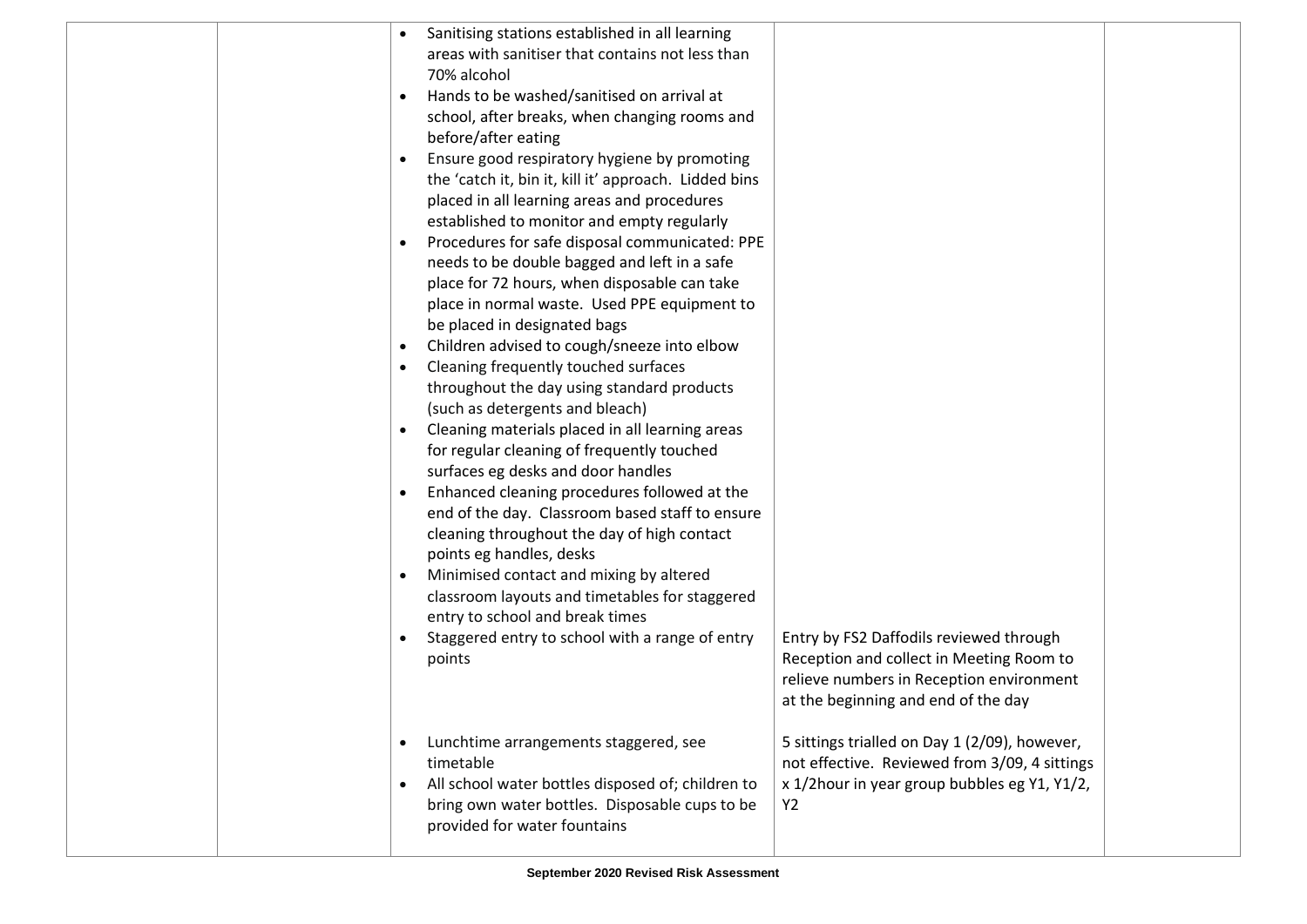|                                                |                                       | Any visitors to school must report to reception<br>as usual and their movement around school and<br>interaction with others to be minimised. By<br>appointment/arrangement only                                                                                                                                                                                                                                                                                                                                                                                                                                                                                                                                                                                                                                                                                                                                                                                                                                                                                                                                                           | From 28/09/20, external agencies to wear<br>masks in school with the exception of Music<br>specialists when teaching<br>Also ensure social distancing and sanitize<br>regularly                                                                                                                                                                                                                                                                                                                                                                                                                                                                                                                                                                                                                                                                                                                                                                                                                                          |                                                           |
|------------------------------------------------|---------------------------------------|-------------------------------------------------------------------------------------------------------------------------------------------------------------------------------------------------------------------------------------------------------------------------------------------------------------------------------------------------------------------------------------------------------------------------------------------------------------------------------------------------------------------------------------------------------------------------------------------------------------------------------------------------------------------------------------------------------------------------------------------------------------------------------------------------------------------------------------------------------------------------------------------------------------------------------------------------------------------------------------------------------------------------------------------------------------------------------------------------------------------------------------------|--------------------------------------------------------------------------------------------------------------------------------------------------------------------------------------------------------------------------------------------------------------------------------------------------------------------------------------------------------------------------------------------------------------------------------------------------------------------------------------------------------------------------------------------------------------------------------------------------------------------------------------------------------------------------------------------------------------------------------------------------------------------------------------------------------------------------------------------------------------------------------------------------------------------------------------------------------------------------------------------------------------------------|-----------------------------------------------------------|
| 3. PPE (including<br>face masks/<br>coverings) | <b>Initial Risk Level =</b><br>Medium |                                                                                                                                                                                                                                                                                                                                                                                                                                                                                                                                                                                                                                                                                                                                                                                                                                                                                                                                                                                                                                                                                                                                           | <b>Risk Rating following Actions = Low</b>                                                                                                                                                                                                                                                                                                                                                                                                                                                                                                                                                                                                                                                                                                                                                                                                                                                                                                                                                                               |                                                           |
|                                                | Spread of infection<br>(coronavirus)  | The majority of staff in education settings will not<br>require PPE beyond what they would normally need<br>for their work, even if they are not always able to<br>maintain a distance of 2 metres from others. PPE is<br>only needed in a very small number of cases<br>including:<br>Children whose care routinely already involves<br>the use of PPE due to their intimate care needs,<br>should continue to receive their care in the<br>same way<br>If a child becomes unwell with symptoms of<br>$\bullet$<br>coronavirus while in their setting and needs<br>direct personal care until they can return home.<br>A fluid-resistant surgical face mask should be<br>worn by the supervising adult if a distance of 2<br>metres cannot be maintained. If contact with<br>the child is necessary, then it is suggested that<br>disposable gloves, a disposable apron and a<br>fluid-resistant surgical face mask should be worn<br>by the supervising adult. If a risk assessment<br>determines that there is a risk of splashing to<br>the eye e.g. from coughing, spitting, or vomiting,<br>then eye protection should also be worn | Reminder to staff on use of PPE given in<br>September<br>PPE is available and staff instructed<br>regarding appropriate use<br>PPE Guidance provided to all staff (14/05).<br>Face masks may be worn if desired<br>Covid First Aid procedure advises staff to<br>wear PPE when supporting a symptomatic<br>pupil/colleague:<br>Face mask, Gloves, Safety glasses/visor,<br>apron may be required to be worn<br>If a child becomes ill with symptoms, the 1 <sup>st</sup><br>base would be Mr Froggatt's room, 2 <sup>nd</sup> Base,<br>Mrs Allen's room. Where the windows can<br>be opened and access to Reception is with<br>ease. Temperature taken, recorded and<br>parent/carer informed<br>Protective wear must be worn and the<br>parent/carer informed of symptoms, testing<br>strongly advised where child/adult is<br>symptomatic and reported back to school.<br>Only adults living in the same household<br>should be contacted to collect the child<br>Child to be reassured, kept at a safe 2m<br>distance | Julie Allen<br>Donna White<br>Ben Froggatt<br>Gill Lawson |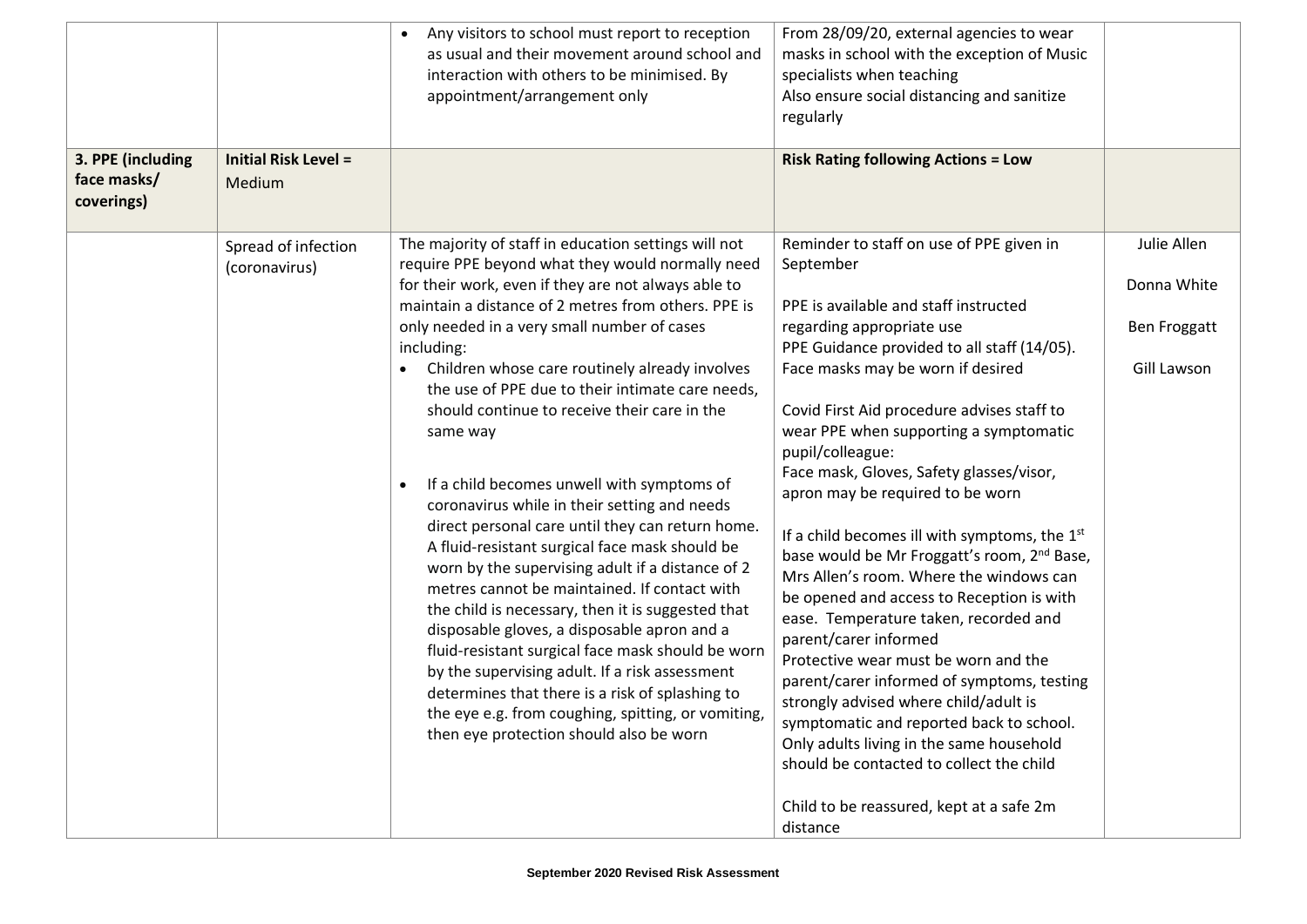|          |                                                            | It is very important to follow the COVID-19<br>Outbreak Control Plan for Schools which is kept<br>in the Covid-19 Key Documents File in JA's Office<br>Parents/Carers to wear masks in all areas of the<br>$\bullet$<br>school site (both inside and out), unless exempt<br>All staff to wear masks when in contact with any<br>$\bullet$<br>parent/carer/visitor inside and outside school<br>building                                                                                                                                                                                                                                                                                       | Toilet access to be Visitor's toilet area,<br>cleaning team informed<br>Staff reminded of procedures on INSET DAY<br>2.09.20<br>Teachers to inform children of procedures.<br>Disposable masks to be disposed of in lidded<br>bins in classroom          |                            |
|----------|------------------------------------------------------------|-----------------------------------------------------------------------------------------------------------------------------------------------------------------------------------------------------------------------------------------------------------------------------------------------------------------------------------------------------------------------------------------------------------------------------------------------------------------------------------------------------------------------------------------------------------------------------------------------------------------------------------------------------------------------------------------------|----------------------------------------------------------------------------------------------------------------------------------------------------------------------------------------------------------------------------------------------------------|----------------------------|
|          |                                                            | Children must wash their hands immediately on<br>$\bullet$<br>arrival, dispose of temporary face coverings in a<br>covered bin or place reusable face coverings in a<br>plastic bag they can take home, and then wash<br>their hands again before heading to their<br>classroom. Guidance on safe working in<br>education, childcare and children's social<br>care provides more advice                                                                                                                                                                                                                                                                                                       |                                                                                                                                                                                                                                                          |                            |
| 4. Staff | <b>Initial Risk Level =</b><br><b>Medium</b>               |                                                                                                                                                                                                                                                                                                                                                                                                                                                                                                                                                                                                                                                                                               | <b>Risk Rating following Actions = Low</b>                                                                                                                                                                                                               |                            |
|          | Infection<br>/transmission of the<br>coronavirus to adults | All staff returned to work from 2 <sup>nd</sup> September<br>Clinically extremely vulnerable staff to ensure<br>$\bullet$<br>social distancing and strict hygiene rules are<br>followed.<br>Minimise mixing of staff around school including:<br>PPA time for all teaching staff will be on Friday<br>afternoons with support staff from each class to<br>cover. Teachers will remain in school for their<br>PPA time<br>Support staff will be in the same class all day<br>$\bullet$<br>Staff lunch and break times to be staggered<br>$\bullet$<br>A range of spaces provided to eat lunch -<br>$\bullet$<br>middle meeting room (Upper KS2), Cook it Room<br>(Lower KS2), Staff Room (KS1) | Regular reviews of staffing will be carried out<br>in case of absence, changes to guidance,<br>advice from LA and Public Health etc.<br>Review roles of Clinically extremely<br>vulnerable staff (individual Risk Assessment<br>to be undertaken for AS) | Julie Allen<br>Gill Lawson |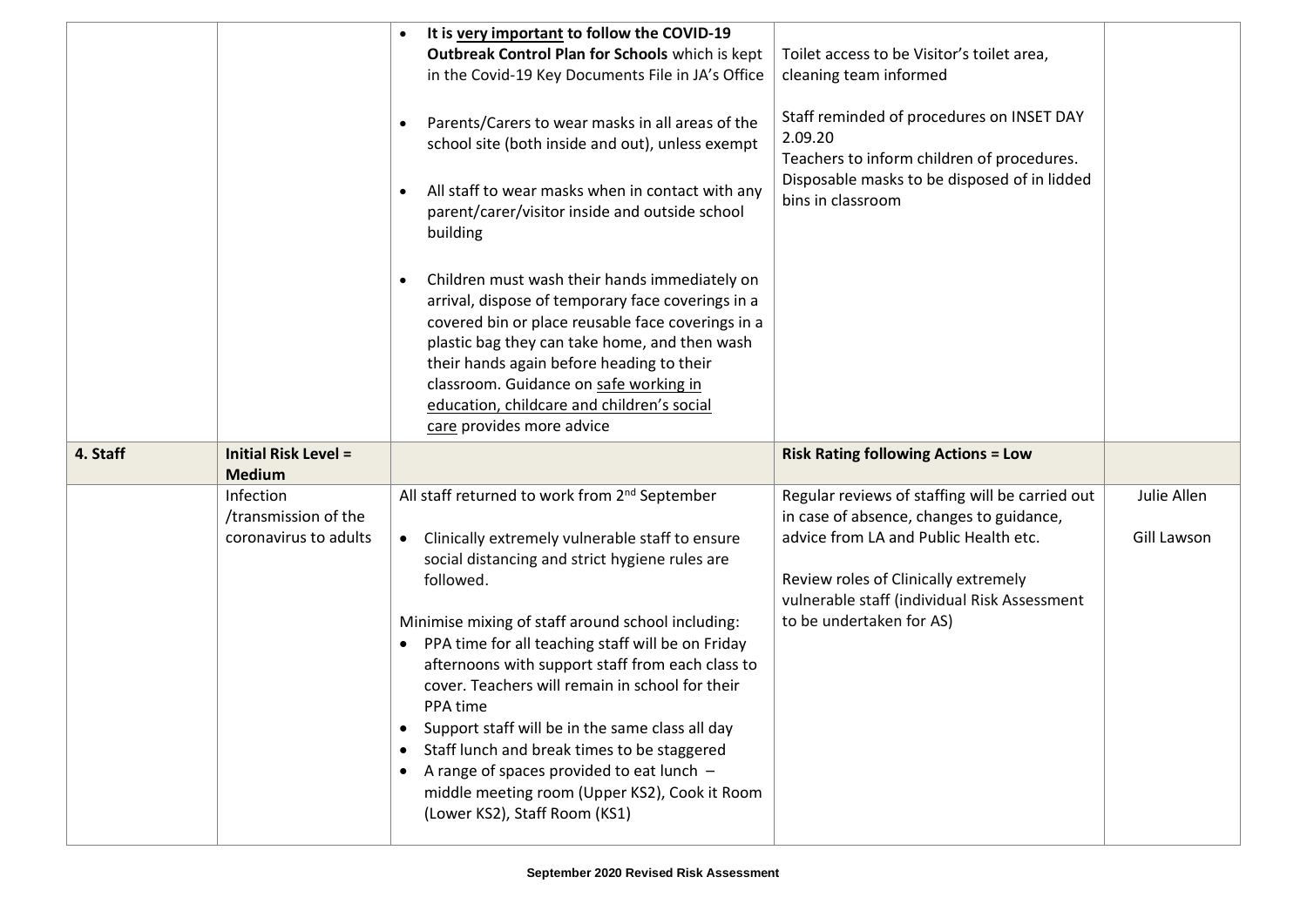|                                                          |                                                                                                | Staff meetings to take place in the Hall. Other                                                                                                                                                                                                                                                                                                                                                                                                                                                                                                                                                                                                                                                                                                                                                                                                                                                                                                                                                                                                                                                                                                                |                                                                                                                                                                                                                                                        |                            |
|----------------------------------------------------------|------------------------------------------------------------------------------------------------|----------------------------------------------------------------------------------------------------------------------------------------------------------------------------------------------------------------------------------------------------------------------------------------------------------------------------------------------------------------------------------------------------------------------------------------------------------------------------------------------------------------------------------------------------------------------------------------------------------------------------------------------------------------------------------------------------------------------------------------------------------------------------------------------------------------------------------------------------------------------------------------------------------------------------------------------------------------------------------------------------------------------------------------------------------------------------------------------------------------------------------------------------------------|--------------------------------------------------------------------------------------------------------------------------------------------------------------------------------------------------------------------------------------------------------|----------------------------|
|                                                          |                                                                                                | meetings to take place in rooms appropriate for<br>number of participants to social distance.                                                                                                                                                                                                                                                                                                                                                                                                                                                                                                                                                                                                                                                                                                                                                                                                                                                                                                                                                                                                                                                                  |                                                                                                                                                                                                                                                        |                            |
| 5. Pupils                                                | <b>Initial Risk Level =</b><br>High                                                            |                                                                                                                                                                                                                                                                                                                                                                                                                                                                                                                                                                                                                                                                                                                                                                                                                                                                                                                                                                                                                                                                                                                                                                | <b>Risk Rating following Actions = Low</b>                                                                                                                                                                                                             |                            |
| 6. Pupils with                                           | Infection<br>/transmission of the<br>coronavirus to<br>children<br><b>Initial Risk Level =</b> | Reduce contact between people as much as possible<br>e.g. only mix in a consistent group bubble including:<br>Children will be treated as individual "Class"<br>$\bullet$<br>Bubbles"<br>Children will remain as far as possible within<br>$\bullet$<br>their classroom bubble throughout the day.<br>Where mixing of groups is required to enable<br>$\bullet$<br>the most effective teaching, the groups will be<br>consistent (e.g. Y1 phonics groups)<br>Ensure social distancing is adhered to as much as<br>possible by:<br>Adults aiming to stay 2 metres away from<br>$\bullet$<br>children, minimise face to face contact and<br>minimise time spent within 1 metre of children<br>Constant reminders re social distancing, where<br>possible keep children in groups 2 metres away<br>from each other, ideally side to side, rather than<br>face to face<br>For younger children, the emphasis will be on<br>$\bullet$<br>separating groups and for older children, social<br>distancing<br>Frequent hand cleaning and good respiratory<br>hygiene practices at regular times throughout<br>the day eg before and after all playtimes,<br>lunchtimes | Children will be asked to limit the amount of<br>equipment brought to school. Each child to<br>be provided with their own resources, none<br>to be shared.<br>Essential equipment only, no mobile phones<br><b>Risk Rating following Actions = Low</b> | Julie Allen<br>Gill Lawson |
| education, health<br>and care plans or<br>on SEN support | High                                                                                           |                                                                                                                                                                                                                                                                                                                                                                                                                                                                                                                                                                                                                                                                                                                                                                                                                                                                                                                                                                                                                                                                                                                                                                |                                                                                                                                                                                                                                                        |                            |
|                                                          | Spread of infection<br>(coronavirus)                                                           | Pupils with SEND (whether with education,<br>$\bullet$                                                                                                                                                                                                                                                                                                                                                                                                                                                                                                                                                                                                                                                                                                                                                                                                                                                                                                                                                                                                                                                                                                         | Health care plans up to date                                                                                                                                                                                                                           | Julie Allen                |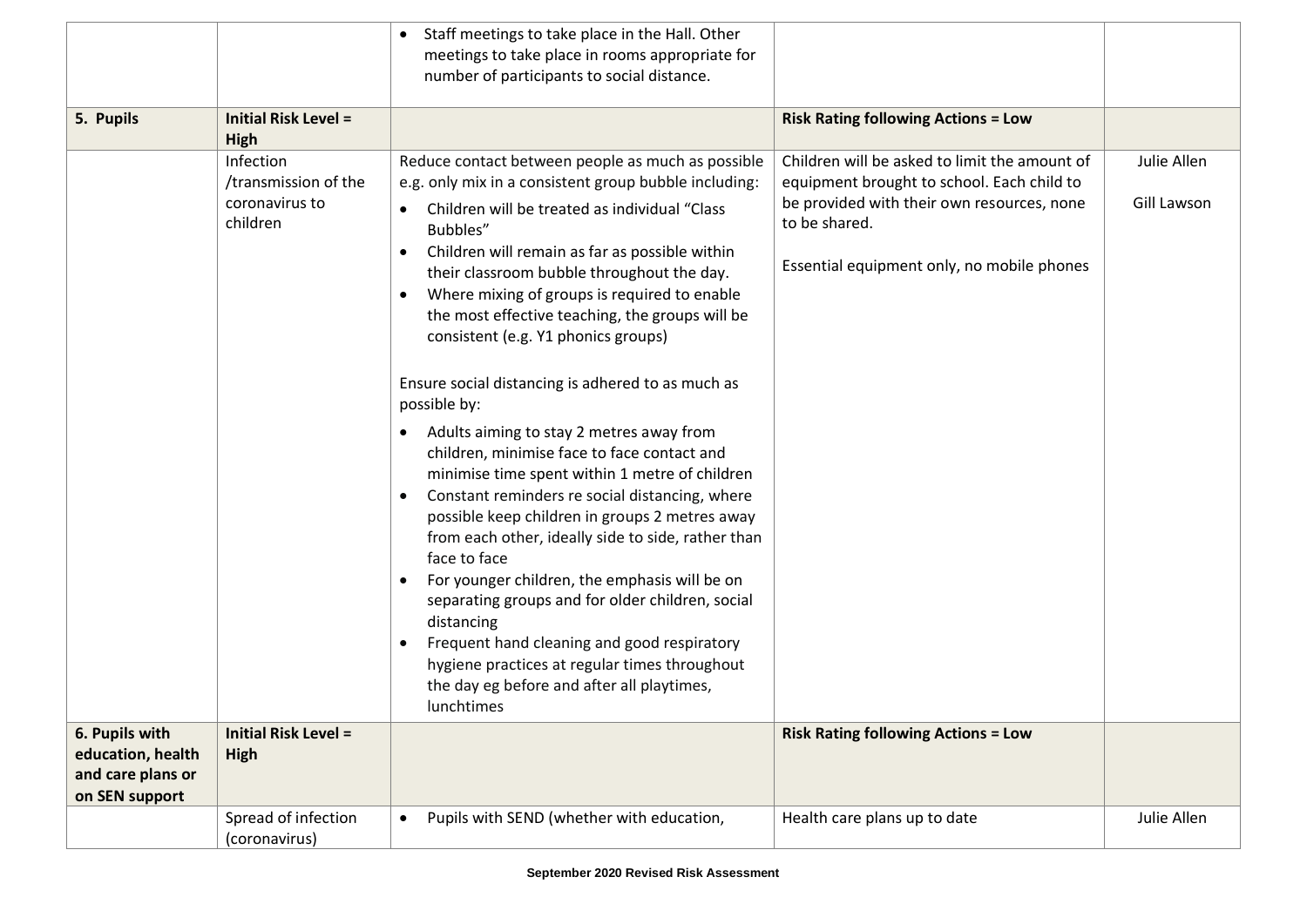|               |                                              | health and care plans or on SEN support) will                                                                                                                                                                                                                                                                                                                                                                                                                                                                                                                                       | BF/GL spoken to parents/carers of children<br>with medical conditions to ascertain extra | Gill Lawson    |
|---------------|----------------------------------------------|-------------------------------------------------------------------------------------------------------------------------------------------------------------------------------------------------------------------------------------------------------------------------------------------------------------------------------------------------------------------------------------------------------------------------------------------------------------------------------------------------------------------------------------------------------------------------------------|------------------------------------------------------------------------------------------|----------------|
|               |                                              | need specific help and preparation for the<br>changes to routine                                                                                                                                                                                                                                                                                                                                                                                                                                                                                                                    | measures required                                                                        | Ben Froggatt   |
|               |                                              | Teachers and BF to plan meeting children's<br>needs in consultation with parents/carers                                                                                                                                                                                                                                                                                                                                                                                                                                                                                             |                                                                                          |                |
| 7. Lunchtimes | <b>Initial Risk Level =</b><br>Medium        |                                                                                                                                                                                                                                                                                                                                                                                                                                                                                                                                                                                     | <b>Risk Rating following Actions = Low</b>                                               |                |
|               | Infection/transmission<br>of the coronavirus | Minimise contact between groups by:                                                                                                                                                                                                                                                                                                                                                                                                                                                                                                                                                 |                                                                                          | Julie Allen    |
|               |                                              | All classes eat dinner in the Hall, 4 sittings in<br>$\bullet$<br>extended year group Bubbles to ensure<br>nutritious daily meal<br>Lunchtime staggered times<br>$\bullet$<br>F2 to use main playground area for lunchtime<br>$\bullet$<br>play<br>One dinner lady allocated consistently to each<br>$\bullet$<br>class<br>1:1 support for SEND children also to be<br>$\bullet$<br>consistent person<br>Zones allocated for outdoor play; Dan to<br>$\bullet$<br>support<br>Zones supervised by consistent staff<br>$\bullet$<br>PE equipment provided for each class<br>$\bullet$ |                                                                                          | Gill Lawson    |
| 8. Classrooms | <b>Initial Risk Level =</b><br><b>High</b>   |                                                                                                                                                                                                                                                                                                                                                                                                                                                                                                                                                                                     | <b>Risk Rating following Actions = Low</b>                                               |                |
|               | Infection/transmission                       | Maximise social distancing opportunities by:                                                                                                                                                                                                                                                                                                                                                                                                                                                                                                                                        |                                                                                          | Julie Allen    |
|               | of the coronavirus                           | Arrange classrooms with forward facing desks<br>$\bullet$<br>and sit side to side, where appropriate for<br>older year groups                                                                                                                                                                                                                                                                                                                                                                                                                                                       |                                                                                          | Gill Lawson    |
|               |                                              | Remove unnecessary furniture to increase<br>$\bullet$<br>space<br>Reduce sharing of equipment/resources by<br>$\bullet$<br>having personalised equipment for staff and<br>children<br>Sports equipment and iPads provided for each<br>bubble - regular cleaning to be undertaken,                                                                                                                                                                                                                                                                                                   |                                                                                          | Class teachers |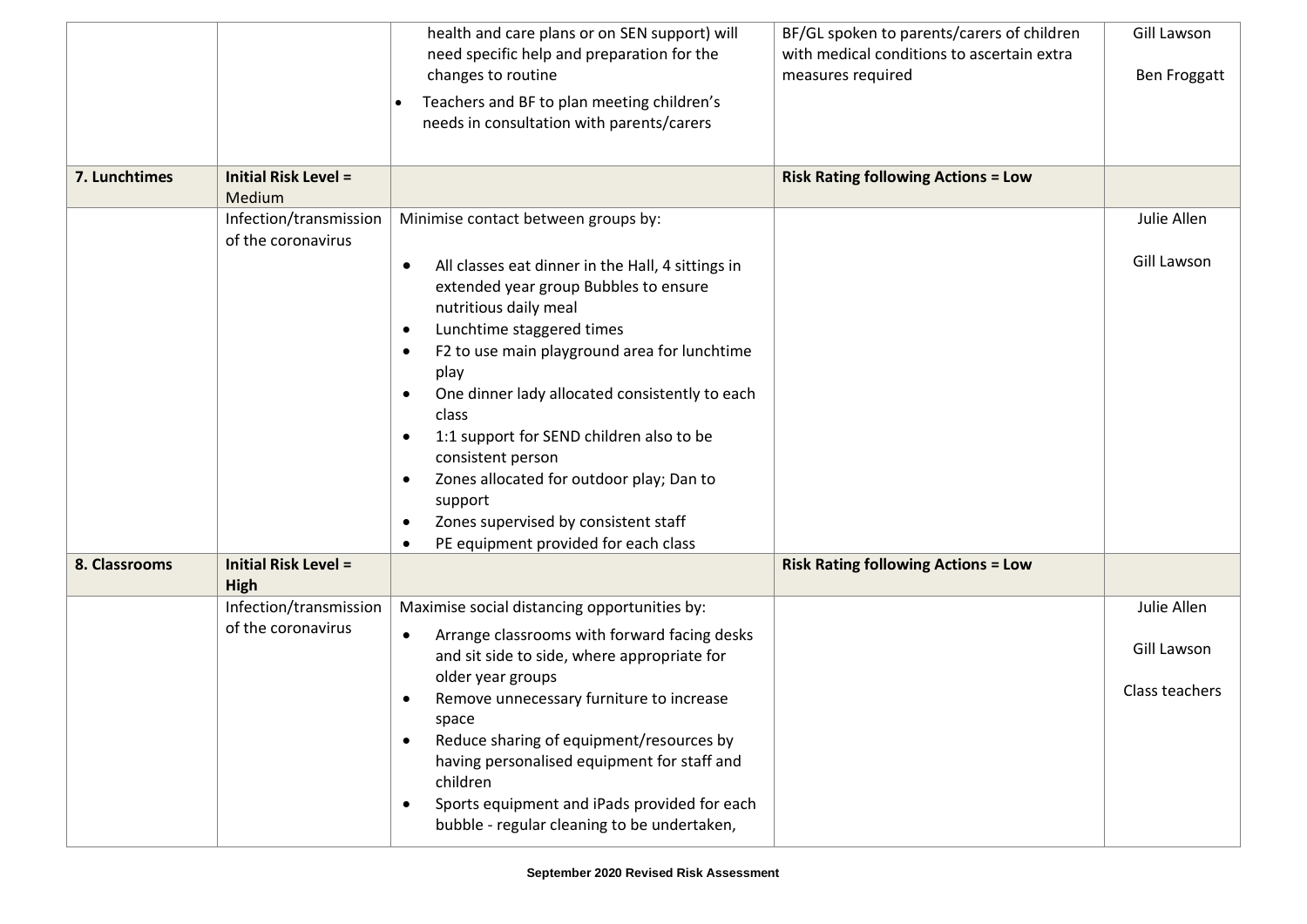|                                      |                                                  | frequently left out of reach for 48 hours (72<br>hours for plastics)<br>Supply of hand santizers, tissues, anti-bacterial<br>$\bullet$<br>spray, disposable cloths and wipes available in<br>each classroom<br>Signage within each classroom to encourage<br>$\bullet$<br>infection control<br>Storage of personal belongings within the<br>$\bullet$<br>classroom on own chair (not in cloakroom<br>area), age dependent                                                                                                                                                                                                                                                                                                                                                                                                                                                                                                                                                                                                                                                                                                                          | Supply of hand santizers, tissues, anti-<br>bacterial spray and wipes to be put on a<br>regular order            | Donna White               |
|--------------------------------------|--------------------------------------------------|----------------------------------------------------------------------------------------------------------------------------------------------------------------------------------------------------------------------------------------------------------------------------------------------------------------------------------------------------------------------------------------------------------------------------------------------------------------------------------------------------------------------------------------------------------------------------------------------------------------------------------------------------------------------------------------------------------------------------------------------------------------------------------------------------------------------------------------------------------------------------------------------------------------------------------------------------------------------------------------------------------------------------------------------------------------------------------------------------------------------------------------------------|------------------------------------------------------------------------------------------------------------------|---------------------------|
| 9.<br>Curriculum/Extra<br>curriculum | <b>Initial Risk Level =</b><br><b>Medium</b>     | Due to difficulties with social distancing, risk rating<br>varies                                                                                                                                                                                                                                                                                                                                                                                                                                                                                                                                                                                                                                                                                                                                                                                                                                                                                                                                                                                                                                                                                  | <b>Risk Rating following Actions = Low</b>                                                                       |                           |
|                                      | Infection<br>/transmission of the<br>coronavirus | Avoid contact between groups whenever possible<br>by:<br>Avoiding large gatherings such as assemblies,<br>$\bullet$<br>collective worship<br>No after school clubs (review October half<br>$\bullet$<br>term)<br>Breakfast club to take place in the Hall with<br>$\bullet$<br>entry through COOK IT room<br>ICT suite and Hall timetabled for full mornings<br>$\bullet$<br>or afternoons therefore reducing amount of<br>cleaning required and allowing time for<br>cleaning in between use<br>COOK IT room allocated weekly to bubbles<br>$\bullet$<br>Reading bus to be used only for borrowing<br>$\bullet$<br>books at time allocated to bubbles and not for<br>class activities<br>Staff to deliver their own PE and dance, with<br>$\bullet$<br>the exception of Year 5 Robins and Year 5/6<br><b>Tigers</b><br>Temporarily suspend educational visits /inter<br>school competitions (review October half term)<br>Y6 residential postponed until after KS2 SATs<br>$\bullet$<br>When peripatetic teachers deliver music<br>$\bullet$<br>lessons ensure social distancing, play outside<br>whenever possible, limit groups to 15, position | Virtual Assemblies led by JA held on<br>Mondays and Fridays<br>In class and family groups<br>Follow DfE guidance | Julie Allen<br><b>SLT</b> |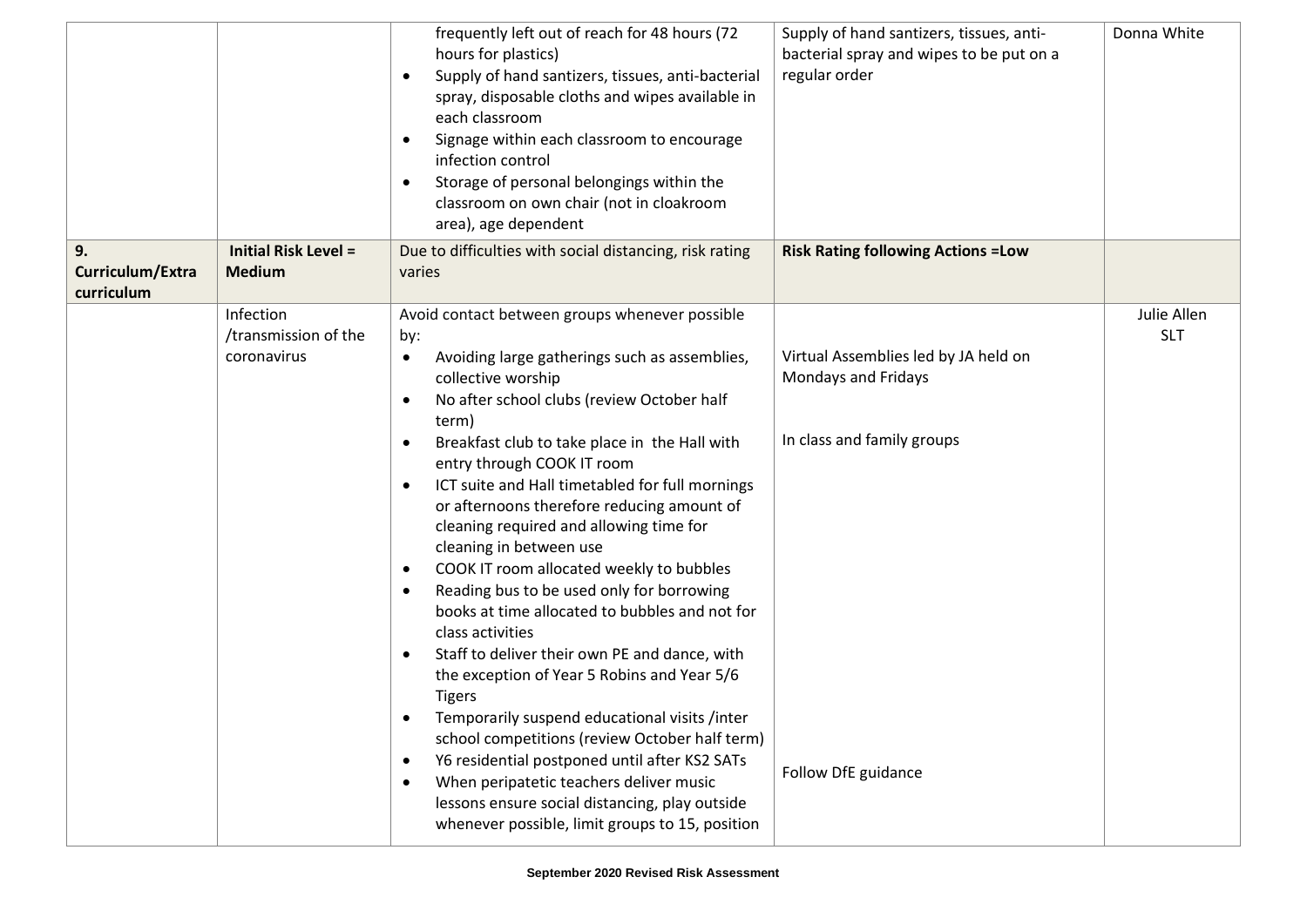|                    | <b>Emotional issues</b><br>related to Covid -19 | back to back, don't share instruments and<br>ensure good ventilation<br>Avoid contact sports in PE<br>$\bullet$<br>Each bubble will be allocated their own<br>$\bullet$<br>outdoor equipment<br>Outdoor learning encouraged through<br>$\bullet$<br>gardening and allocated outdoor PE times<br>RD and LT to be available for extra support<br>$\bullet$<br>with well-being<br>LT to support with Thrive activities<br>$\bullet$ |                                                                           |                           |
|--------------------|-------------------------------------------------|----------------------------------------------------------------------------------------------------------------------------------------------------------------------------------------------------------------------------------------------------------------------------------------------------------------------------------------------------------------------------------------------------------------------------------|---------------------------------------------------------------------------|---------------------------|
| 10. Parents/Carers | <b>Initial Risk Level =</b><br><b>High</b>      |                                                                                                                                                                                                                                                                                                                                                                                                                                  | <b>Risk Rating following Actions = Low</b>                                |                           |
|                    | Infection of the<br>coronavirus                 | Discourage gathering at the gates by<br>$\bullet$<br>parents/carers<br>Only 1 parent to accompany the child to school<br>$\bullet$<br>Parents/Carers only to come into school if<br>strictly necessary, by appointment only and to<br>wear a mask, unless exempt<br>All staff to wear masks when in contact with any<br>$\bullet$<br>parent/carer/visitor to school (both inside and<br>outside)                                 | Parents/carers advised in letter of revised<br>arrangements for September | Julie Allen<br><b>SLT</b> |

## **Manager's Assessment Acceptance Statement**

I accept the details of the assessment and will ensure that the risk control measures identified, any risk control actions identified and monitoring requirements are acted upon within the given time scales.

## **Related Documents:**

First Aid Policy, Business Continuity Plan, Supporting Pupils with Medical Conditions Policy, COSHH Policy, Confidentiality Policy, Records Management Policy, GDPR Policy, Security Policy, Behaviour Policy, Staff Code of Conduct, Health & Safety Policy, Infection Control Policy, Fire Safety Policy, Fire Safety Risk Assessment, COSHH Policy

| Manager's Signature                                                           | <b>Mrs Julie Allen MBE</b>                                                           |
|-------------------------------------------------------------------------------|--------------------------------------------------------------------------------------|
| Date                                                                          | $10th$ July 2020                                                                     |
| Date of planned review (not to exceed 12 months) 2 <sup>nd</sup> October 2020 | <b>Reviewed:</b><br>28 <sup>th</sup> August 2020 / 17 <sup>th</sup> September 2020 / |
| Date of planned full re-assessment (not to exceed 24 months)                  |                                                                                      |